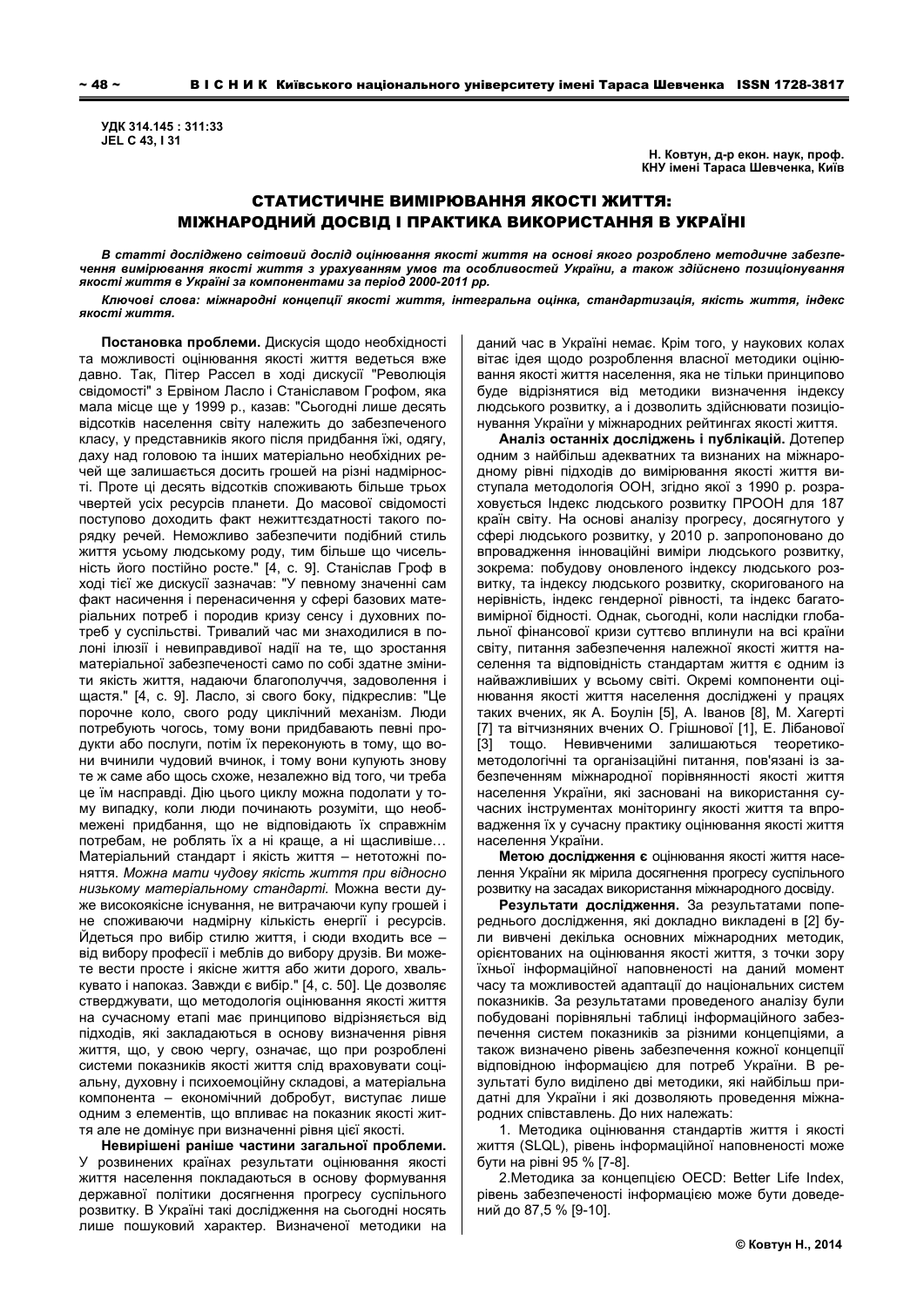Розроблене методичне забезпечення дозволило провести позиціонування якості життя в Україні в різні періоди часу як в цілому, так і за компонентами. Згідно методики OECD якість життя оцінюється за 11 компонентами, які включають 24 показники, з них в Україні інформаційне забезпечення має 21 показник (табл. 1).

*Ɍɚɛɥɢɰɹ 1.* **ɉɨɪɿɜɧɹɥɶɧɚ ɬɚɛɥɢɰɹ ɿɧɮɨɪɦɚɰɿɣɧɨɝɨ ɡɚɛɟɡɩɟɱɟɧɧɹ ɫɢɫɬɟɦɢ ɩɨɤɚɡɧɢɤɿɜ ɡɝɿɞɧɨ ɤɨɧɰɟɩɰɿʀ OECD: Better Life Index** 

| Показники концепції ОЕСД              | Показники, які є в Україні                                                                                                                   |
|---------------------------------------|----------------------------------------------------------------------------------------------------------------------------------------------|
| а) житло:                             |                                                                                                                                              |
| - кімнати на одну людину;             | Середня кількість кімнат на 1 особу                                                                                                          |
|                                       | Забезпеченість житлом, кв. м загальної площі на особу                                                                                        |
| - житло з базовими умовами;           | Частка житла, обладнаного каналізацією                                                                                                       |
|                                       | Частка домогосподарств, задоволених своїми житловими умовами                                                                                 |
|                                       | Частка респондентів, яким вистачає добротного житла                                                                                          |
|                                       | Частка домогосподарств, задоволених своїми житловими умовами                                                                                 |
|                                       | Частка витрат домогосподарств на житло                                                                                                       |
| – витрати на житло;<br>б) доходи:     |                                                                                                                                              |
| - чистий скоригований наявний         | Середньодушовий наявний доход в цінах базового року, грн на рік                                                                              |
| дохід домогосподарств;                |                                                                                                                                              |
| – фінансовий достаток домогоспо-      | Частка домогосподарств, які оцінили рівень своїх доходів як достатній                                                                        |
| дарств;                               | Частка населення, чиє споживання є нижчим рівня фактичного прожиткового мінімуму                                                             |
|                                       | Частка витрат на продовольчі товари у сукупних витратах домогосподарств                                                                      |
|                                       | Середньомісячний розмір заробітної плати в цінах базового року                                                                               |
|                                       | Питома вага домогосподарств які робили заощадження, або купували нерухомість                                                                 |
|                                       | Частка витрат на непродовольчі товари та послуги у сукупних витратах домогосподарств                                                         |
| в) праця:                             |                                                                                                                                              |
| – рівень зайнятості;                  | Рівень зайнятості населення                                                                                                                  |
| - рівень довгострокового безробіття;  | Рівень тривалого безробіття (понад 1 рік) населення у віці 15-70 років (за методологією                                                      |
|                                       | МОП)<br>Рівень безробіття (частка безробітних серед населення 18-65 років), МОП                                                              |
| - особисті доходи;                    | Середньомісячний розмір заробітної плати, у % до мінімальної зарплати                                                                        |
|                                       | Частка працівників, які отримують зарплату менше 1,5 прожиткових мінімумів                                                                   |
|                                       | Суспільні видатки на активну політику зайнятості, у % до ВВП                                                                                 |
|                                       | Рівень охоплення безробітних активними заходами Державної служби зайнятості (профе-                                                          |
| - гарантія зайнятості;                | сійне навчання, громадські роботи, працевлаштовані), % до чисельності незайнятого на-                                                        |
|                                       | селення, яке перебувало на обліку у службі зайнятості                                                                                        |
| г) суспільство:                       | Індекс довіри до ЗМІ                                                                                                                         |
| - якість підтримки мережі;            | Інтегральний індекс соціального самопочуття                                                                                                  |
| д) освіта:                            | Частка осіб з повною вищою освітою серед населення віком 22 років і старше                                                                   |
| - рівень освіти;                      | Частка професіоналів та фахівців серед зайнятого населення<br>x                                                                              |
| – навички студентів;                  | Середня тривалість навчання осіб віком 25 років і старше                                                                                     |
| - кількість років навчання;           |                                                                                                                                              |
| е) навколишнє середовище:             | Викиди шкідливих речовин в атмосферне повітря від стаціонарних та пересувних джерел                                                          |
| - забруднення повітря;                | забруднення, у розрахунку на 1 кв. км                                                                                                        |
| – якість води;                        | Обсяг скидів зворотних вод, млн. куб. м. на рік                                                                                              |
|                                       | Частка домогосподарств, які беруть питну воду з мережі водопостачання                                                                        |
| є) громадянська активність:           | Інтегральний індекс національної дистанційованості                                                                                           |
| - консультації з питань нормотвор-    | Частка респондентів, які скоріше задоволені роботою органів місцевої влади                                                                   |
| чої діяльності;                       | Частка респондентів, на думку яких сьогодні в Україні люди можуть вільно висловлювати                                                        |
|                                       | свої політичні погляди                                                                                                                       |
| – явка виборців;<br>ж) здоров'я:      | x                                                                                                                                            |
| – тривалість життя;                   | Очікувана тривалість життя при народженні                                                                                                    |
| - самооцінка здоров'я;                | Частка респондентів, які оцінили стан свого здоров'я як добрий                                                                               |
| з) задоволеність життям:              | Частка респондентів, які скоріше задоволені своїм життям                                                                                     |
|                                       | Частка респондентів, які скоріше або цілком задоволені своєю роботою                                                                         |
|                                       | Частка респондентів, які переважно або цілком довіряють своїм співвітчизникам                                                                |
|                                       | Частка зневірених знайти роботу, % до економічно активного населення віком 15-70 років                                                       |
|                                       | (за методологією МОП)                                                                                                                        |
| і) безпека:                           | Коефіцієнт злочинності (кількість зареєстрованих злочинів на 100 тис. населення)                                                             |
| - рівень насильства;                  | Частка респондентів, які відповіли, що біля їх будинку/в мікрорайоні практично не трапля-                                                    |
|                                       | ються випадки хуліганства та пограбувань                                                                                                     |
|                                       | Частка респондентів, які відповіли, що протягом останніх 12 місяців значно погіршилася<br>особиста безпека (на вулиці, в громадських місцях) |
|                                       | Коефіцієнт вбивств (кількість зареєстрованих вбивств на 100 тис. населення)                                                                  |
| – рівень вбивств;                     |                                                                                                                                              |
| к) баланс роботи та особистого життя: |                                                                                                                                              |
| - співробітники, які працюють три-    |                                                                                                                                              |
| валий робочий день;                   |                                                                                                                                              |
| – час, присвячений відпочинку         | х                                                                                                                                            |
|                                       | Частка респондентів, яким вистачає повноцінного дозвілля                                                                                     |
| Рівень забезпеченості                 | 21 показник з 24 (87,5 %)                                                                                                                    |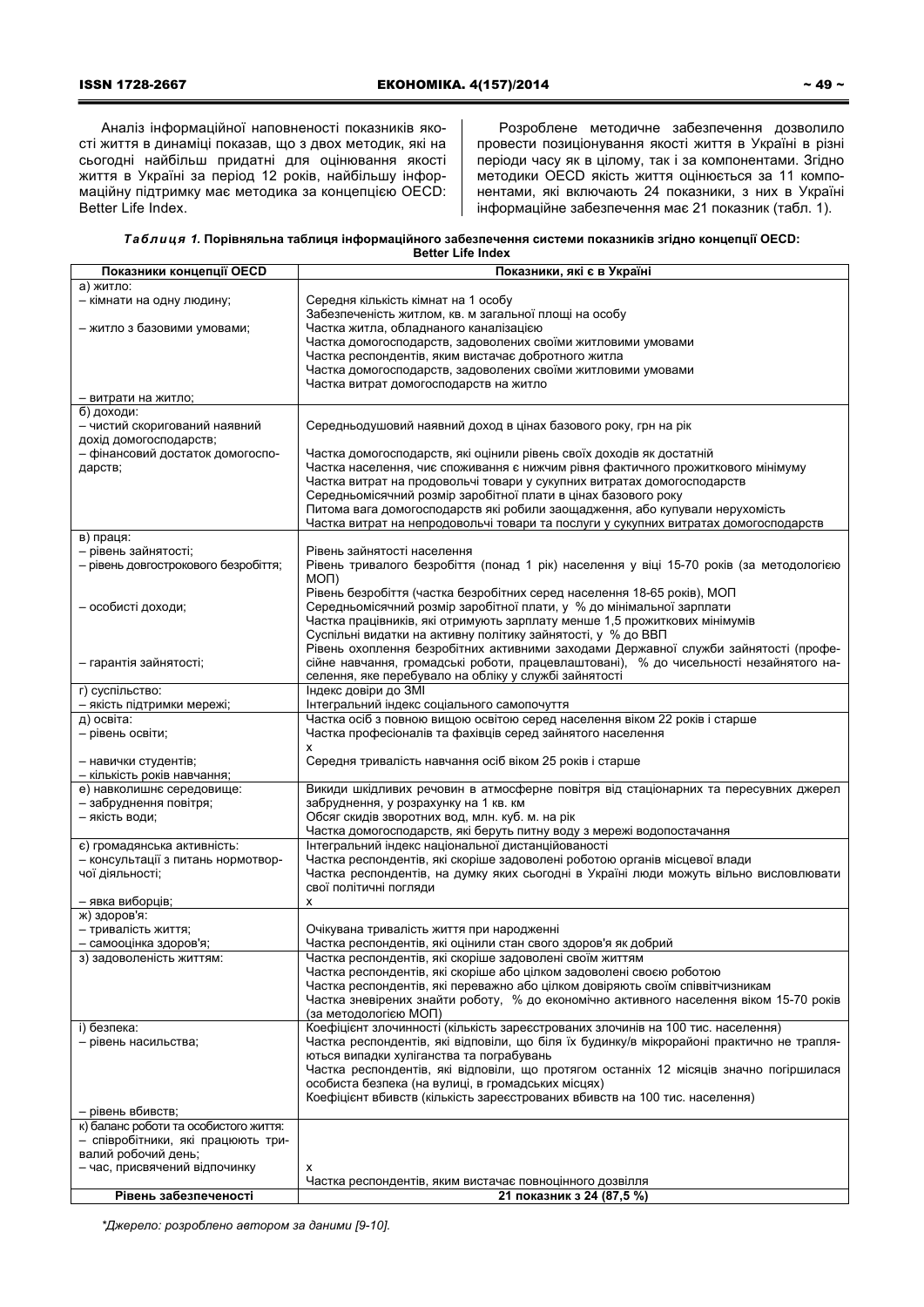В основу позиціонування були покладені часткові інтегральні оцінки за компонентами якості життя, а також визначена зведена інтегральна оцінка якості життя в Україні за період 2000-2011 рр.

Кожен показник системи інтегральних оцінок є самостійним і водночас являє собою частину узагальнюючої характеристики. Оскільки показники в системі представлені різною розмірністю було проведено нормування (стандартизацію) всіх первинних показників. При стандартизації окремі індивідуальні значення показників були замінені на відносні величини. Постало питання: що взяти за норму? Як відомо, нормування може здійснюватися на підставі максимально досягнутого рівня того чи іншого показника, мінімального рівня, на основі середнього рівня або на базі еталонного рівня. При нормуванні слід було враховувати, що показники, які характеризують якість життя, представлені як стимуляторами (показники, зростання яких характеризує позитивну динаміку, наприклад: забезпеченість житловою площею, частка населення, яке визначає свої доходи як такі, що забезпечують крім харчування, задоволення інших потреб), так і дестимуляторами (показники, зростання яких характеризується негативними змінами, наприклад: частка населення, чиє споживання є нижчим рівня фактичного прожиткового мінімуму, рівень тривалого безробіття). Багатовимірна середня була обчислена як рівнозважена за формулою середньої арифметичної простої з нормованих оцінок.

В основу методики оцінювання якості життя було покладено принцип стандартизації на краще значення, яке було досягнуто за весь досліджуваний період і яке буде зафіксовано. Відповідно, для стимуляторів - це максимально досягнуте значення, а для дестимуляторів – мінімальний рівень показника.

Це дозволило досягнути порівнянності як за компонентами якості життя, так і в динаміці. Такий прийом обмежив рівень варіації оцінок зверху та знизу і дав змогу ідентифікувати стан за відповідною групою показників у кожному році. Таким чином, нормована, у такий спосіб, оцінка варіює в межах від 0 до 1. Ширина інтервалу – 0,2 одиниці. До того ж, застосування такої методики дозволяє інтерпретувати отримані показники. Була розроблена така шкала для оцінювання відносно максимально досягнутого рівня (табл. 2). Якщо в майбутньому ситуація буде покращуватися інтегральна оцінка буде виходити за межі одиниці, що свідчитиме про позитивні зрушення в якості життя.

*Ɍɚɛɥɢɰɹ 2***. ɒɤɚɥɚ ɨɰɿɧɸɜɚɧɧɹ ɹɤɨɫɬɿ ɠɢɬɬɹ ɜɿɞɧɨɫɧɨ ɦɚɤɫɢɦɚɥɶɧɨ ɞɨɫɹɝɧɭɬɨɝɨ ɪɿɜɧɹ**

| Шкала відносно максимуму<br>Значення відносно |                                              |
|-----------------------------------------------|----------------------------------------------|
|                                               | максимально досягнутого рівня за весь період |
| $0,000 - 0,199$                               | дуже низький                                 |
| $0.200 - 0.399$                               | низький                                      |
| 0,400-0,599                                   | середній                                     |
| 0.600-0.799                                   | вище за середній                             |
| 0.800-1.000                                   | високий                                      |

*\*Ⱦɠɟɪɟɥɨ: ɪɨɡɪɨɛɥɟɧɨ ɚɜɬɨɪɨɦ ɫɚɦɨɫɬɿɣɧɨ.* 

На основі часткових інтегральних оцінок було розраховано зведену інтегральну оцінку як за незваженою формулою, так і з використанням ваг. Вагові коефіцієнти були встановлені виходячи з навантаження кожної компоненти показниками (табл. 3).

| N <sub>2</sub> | Компоненти<br>якості життя        | Кількість показників,<br>які включені до відповідної компоненти | Ваговий<br>коефіцієнт |
|----------------|-----------------------------------|-----------------------------------------------------------------|-----------------------|
| ι.             | Житло                             | h                                                               | 0,150                 |
| 2.             | Доходи                            | 6                                                               | 0,150                 |
| 3.             | Праця                             |                                                                 | 0,175                 |
| 4.             | Суспільство                       |                                                                 | 0,075                 |
| 5.             | Освіта                            | 3                                                               | 0,075                 |
| 6.             | Навколишнє середовище             |                                                                 | 0,075                 |
| 7.             | ромадянська активність            | р                                                               | 0,075                 |
| 8.             | Здоров'я                          |                                                                 | 0,050                 |
| 9.             | Задоволеність життям              |                                                                 | 0,075                 |
| 10.            | Безпека                           | Я                                                               | 0,075                 |
| 11.            | Баланс роботи та особистого життя |                                                                 | 0,025                 |
| Разом          |                                   | 41                                                              | 1.000                 |

*\*Ⱦɠɟɪɟɥɨ: ɪɨɡɪɨɛɥɟɧɨ ɚɜɬɨɪɨɦ ɡɚ ɞɚɧɢɦɢ ɬɚɛɥ. 1.* 

Як видно з рис. 1, до 2008 р. якість життя в Україні стабільно зростала, в середньому на 4,3 % щорічно. У 2009 р., у зв'язку з різким погіршення економічної ситуації, рівень якості життя втратив більше половини свого приросту. Якщо у 2008 р. рівень якості життя характеризувався 93 % від рівня кращих показників за весь період, то у 2009 р. він вже становив 89 % за зваженою методикою. Але всилює упевненості той факт, що, хоч і дуже повільно, але поступово показник якості життя зростає.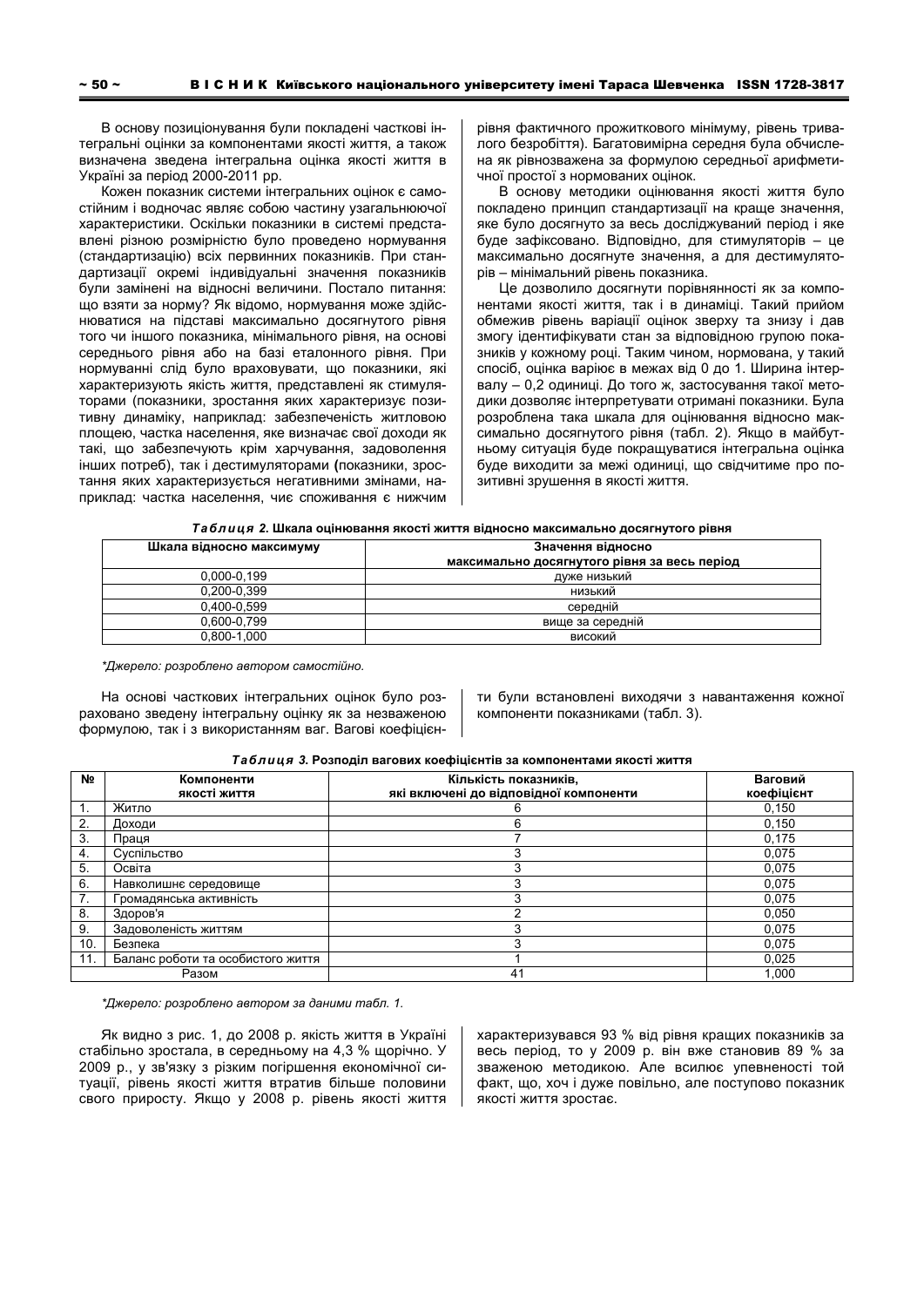

Рис. 1. Динаміка інтегральної оцінки якості життя в Україні за період 2000-2011 рр.

*\*Ⱦɠɟɪɟɥɨ: ɪɨɡɪɨɛɥɟɧɨ ɚɜɬɨɪɨɦ ɡɚ ɨɩɟɪɚɬɢɜɧɢɦɢ ɞɚɧɢɦɢ Ⱦɟɪɠɫɬɚɬɭ ɍɤɪɚʀɧɢ/* 

Формування якості життя відбувалося не однаково за різними її компонентами. Як свідчать розрахунки, позитивна динаміка до 2008 р., спостерігається за всіма групами показників з досягненням кращого рівня різними компонентами якості життя в різні роки. Починаючи з 2009 р., 6 з 11 компонентів погіршилися: це, в першу чергу, показники доходів; праці; суспільства; задоволеності життям; безпеки; балансу роботи та особистого життя. По трьох групах показників динаміка була позитивною, а саме: освіта, громадська активність і здоров'я.

0,50 0,55 0,60 0,65 0,70

Розглянемо детально кожну з компонентів якості життя в динаміці. Почнемо з показників житла і житлових умов: він налічує 6 елементів. Інтегральна оцінка житла і житлових умов знижувалася тричі за 12 років: у 2001-2002 pp., 2006-2007 pp. та 2011 р. На її зниження істотно вплинули два показники: частка домогосподарств, яким вистачає добротного житла і частка витрат домогосподарств на житло. Небезпечним є зростання рівня витрат на утримання житла в доходах домогосподарств, який на кінець 2011 р. становить 8 %, що на 21 % вище за мінімально досягнутий рівень у 2008 р. Фактори, що спричинили таку ситуацію – це не тільки зростання суми витрат на утримання житла, а і уповільнення темпів зростання доходів населення. Щодо частки домогосподарств, яким вистачає добротного житла, то, незважаючи на відносно позитивну динаміку, цей показник і надалі залишається дуже низьким і на сьогодні становить тільки 45,3 %, а це означає, що менше половини населення України на сьогодні мають нормальні житлові умови.

Друга компонента охоплює показники рівня доходів і матеріальної забезпеченості, 6 елементів і характеризується різноспрямованою динамікою. Інтегральний показник доходів істотно знизився у 2009 р. – на 11,4 %, але наступне його зростання впродовж 2010-2011 рр. покрило це падіння і у 2011 р. доходи на особу населення були більшими, ніж за всі попередні роки. На зниження рівня матеріального забезпечення і задоволення рівнем доходів істотно вплинули три показники: зниження частки населення, яке визначає свої доходи як такі, що забезпечують крім харчування, задоволення інших потреб, різке зростання у 2009 р. частки населення, чиє споживання є нижчим рівня фактичного прожиткового мінімуму, а також зменшення рівня заощаджень населення. Небезпечним є зниження частки населення, яке визначає свої доходи як такі, що забезпечують крім харчування, задоволення інших потреб,

яка на сьогодні становить 61,4 %, що на 7 п.п. нижче за максимально досягнутий рівень у 2008 р. Фактори, що спричинили таку ситуацію – це не тільки зростання суми витрат на харчування, а і уповільнення темпів зростання доходів населення. Щодо частки домогосподарств, які робили заощадження, або купували нерухомість, то, незважаючи на його відносно позитивну динаміку, цей показник і надалі залишається дуже низьким, і на сьогодні становить тільки 23,5 %, тобто менше чверті населення України можуть собі дозволити робити заощадження.

Третя компонента – праця, налічує 7 елементів і характеризується різноспрямованою динамікою. Інтегральний показник праці істотно знизився у 2009 р. – на 8,6 %. Його зростання у 2010-2011 рр. не покрило цього падіння  $i$  у 2011 р. показники праці становили 86,2 % від кращого рівня, який був досягнутий за весь період. На зниження інтегральної оцінки істотно вплинули практично всі показники. Найбільш вагомі з них: зниження середньомісячного розміру заробітної плати у % до мінімальної зарплати впродовж 2009-2010 рр. – на 11,8 % і 16,7 % відповідно, істотне зростання рівня безробіття (на 37,5 %) і тривалого безробіття у 2010 р. – на 84,2 %. Небезпечним є стрімке зростання рівня тривалого безробіття, яке у 2010 p. досягнуло рівня 34 % – це більше третини від загальної чисельності безробітних. Істотно (на 28 %) зросла частка працівників, які отримують зарплату менше 1,5 прожиткових мінімумів – до 36 % у 2011 р. Оптимізм викликає тільки постійне зростання суспільних видатків на активну політику зайнятості, але цього все одно не достатньо для істотного покращення ситуації в країні.

Четверта група показників – це показники, які характеризують суспільство. Вона включає три показники. два з яких – є інтегральними оцінками. Інтегральний показник, що характеризує суспільство, знаходиться на низькому рівні. Крім того, починаючи з 2009 р. він ще знизився. Якщо перерахувати на стобальну шкалу, то довіра до ЗМІ у 2005 р. була на рівні 60 балів, тобто на тверду трійку, то зараз це вже 58 балів. Що стосується індексу соціального самопочуття, саме високе його значення спостерігалось у 2008 р., коли він становив практично 66 балів. Аналогічна ситуація склалася і з рівнем довіри співвітчизникам: на сьогодні тільки 44 % довіряють своїм співвітчизникам. За 12 років значення показника ніколи не перетнуло рівня 50 %. Саме тому високе значення інтегрального показника свідчить не про позитивну ситуацію, а навпаки – змушує замисли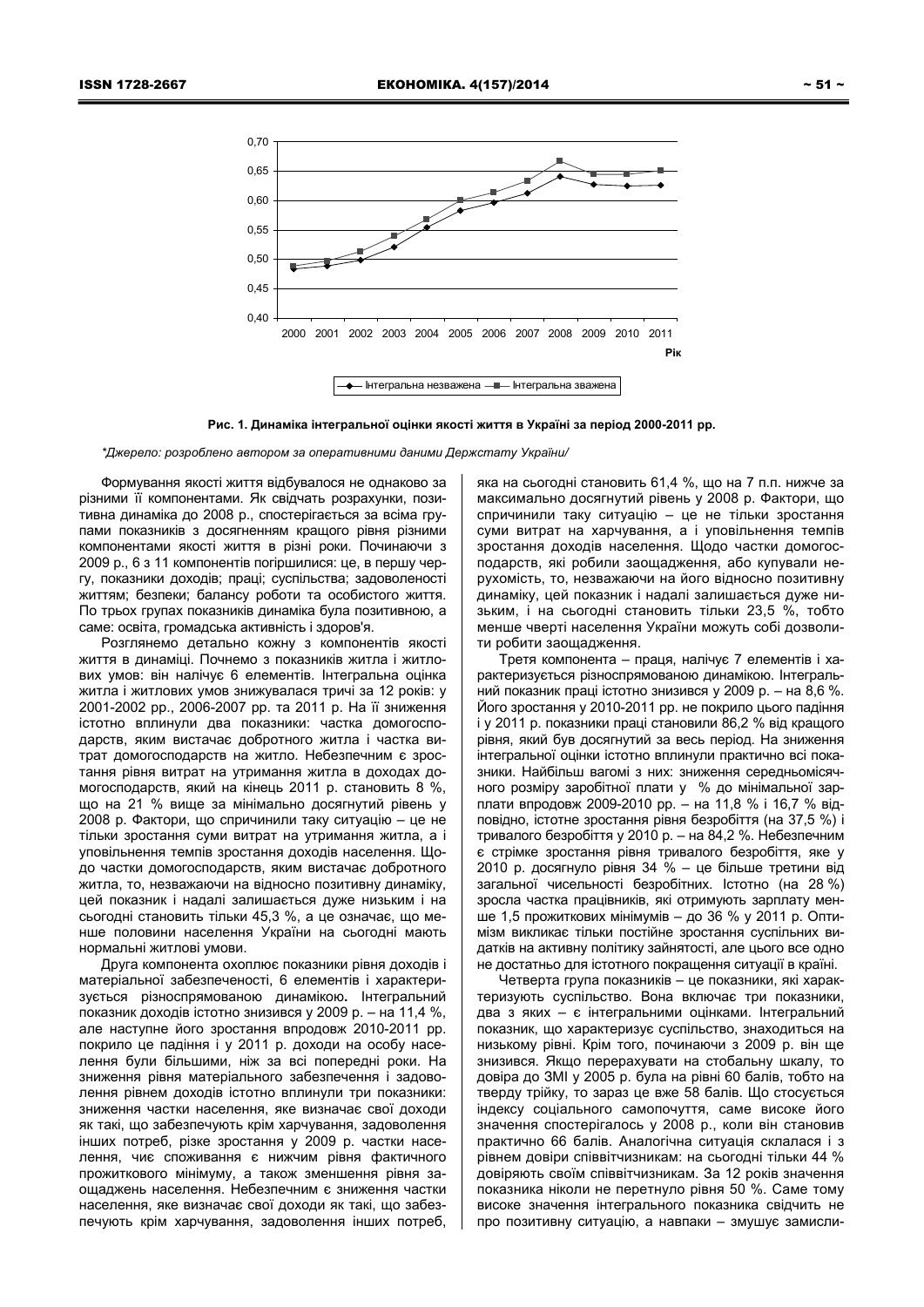тися над тим, як підвищити рівень довіри населення і упевненість у майбутньому.

Інтегральний показник освітнього рівня впродовж всього періоду зростав і у 2011 р. досягнув свого максимуму. Проте, це не є несподіванкою, враховуючи кількість вищих навчальних закладів освіти і закріплення в країні обов'язкової загальної середньої освіти.

Шоста компонента – це показники навколишнього середовища. Інтегральний показник екологічної складової в різні періоди характеризується протилежною динамікою. Позитивні зрушення мали місце тільки у 2008-2009 рр. Які складові визначили таку ситуацію? Так, дійсно, в останні роки викиди шкідливих речовин в атмосферне повітря від стаціонарних та пересувних джерел забруднення істотно зменшилися – практично на 10 %, але, незважаючи на ці позитивні зміни, вони, все одно, залишаються на високому рівні, що на 39 % більше порівняно з 2000 р. Значно кращою є ситуація з обсягами скидів зворотних вод: порівняно з 2000 р., у 2011 р. обсяги зменшилися практично на 21 %. Частка сімей, які беруть воду з мережі водопостачання останніми роками зросла з 59,1 % у 2004 р. до 65,7 % у 2011 р. на тлі погіршення якості води в мережі водопостачання, що також негативно відбивається на показнику якості життя.

Сьома компонента якості життя – це громадянська активність, яка описується трьома показниками, один з яких сам по собі є інтегральною оцінкою, що ускладнює його інтерпретацію і прогнозування, а показник явки виборців немає щорічної динаміки, а тому не був включений нами у розрахунок. Інтегральний показник громадської активності характеризується позитивною динамікою. Однак індекс національної дистанційованості показує негативну динаміку. У 2011 р. він зріс, відносно 2000 р., практично на 11 % і демонструє достатньо негативні тенденції. Частка задоволених роботою місцевих органів влади весь час зростала, крім 2006 р. і останніх двох років. На сьогодні вона становить тільки 17,5 %, що характеризує ефективність міської влади як дуже низьку і негативно відбивається на показнику якості життя. Стійку позитивну динаміку має тільки показник частки респондентів, на думку яких сьогодні в Україні люди можуть вільно висловлювати свої політичні погляди: за 12 років він зріс на 38 % і становив у 2011 р. 70 %, тобто більше двох третин населення вважає, що сьогодні в Україні люди можуть вільно висловлювати свої політичні погляди.

Складова, яка характеризує здоров'я населення, представлена двома показниками: очікуваною тривалістю життя при народженні і часткою населення, яке оцінює стан свого здоров'я як добрий. Інтегральний показник здоров'я населення характеризується позитивною динамікою впродовж всього досліджуваного періоду. Значне зростання інтегрального показника здоров'я мало місце у 2004 р. завдяки суб'єктивній компоненті: істотно (практично на 60 %) зросла частка населення, яка оцінила стан свого здоров'я як добрий – з 24,1 % до 34,4 %. Очікувана тривалість життя при народження також, в цілому, показує позитивну тенденцію до зростання тривалості життя: з 67,9 років у 2000 р. до 70,7 років у 2011 р.

Інтегральний показник задоволеності життям до 2009 р. характеризувався позитивною динамікою, але у 2009-2011 рр. він істотно погіршився, особливо різке зниження мало місце у 2009 р. Що вплинуло на таке значне зниження показника? По-перше, останніми роками знизилася частка людей, які задоволені своїм ЖИТТЯМ 3 36,1 % у 2008 р. до 34,2 % у 2011 р. Крім того, слід зазначити, що таке значення показника за шкалою відповідає рівню нижче середнього. По-друге, істотно зменшилася частка задоволених роботою, починаючи з

2009 р. щорічно більш ніж на 12,7 %, тобто за три роки на 34 %: з 28,8 % до 19,1 %, що відповідає значенню дуже низький. Позитивні зрушення мав тільки показник зневірених знайти роботу: його значення зменшилося практично на дві треті. Але визначальними показниками, які призвели до загальної негативної тенденції, є задоволеність, вірніше, незадоволеність, життям і роботою, а це неприємні і тривожні сигнали, які діють не на користь показникам якості життя. Прогнозна оцінка можливого зростання рівня задоволеності життям далеко не втішна: за умов збереження такої тенденції, рівень задоволених життям становить тільки 34,7 % до 2020 р., а задоволених роботою буде і надалі зменшуватися і може дістатися критичних значень. На цей факт треба звернути особливу увагу, оскільки ця компонента якості життя включає в себе як матеріальну складову, так і соціокультурну, політичну, екологічну, морально-емоційну, тобто це вихідний показник якості життя, який вбирає до себе всі елементи життя людини, а тому він є визначальним. В цьому контексті, за прогнозними оцінками, буде зростати і частка зневірених знайти роботу, що також не підвищить, а ні показника якості життя, а ні саму якість життя.

Натегральний показник безпеки впродовж всього періоду зростав, що позитивно характеризує тенденцію, яка склалася. Однак останнім часом безсумнівну тривогу викликає поступове зростання рівня злочинності, який, починаючи з 2009 р., зріс на 49 % і за своїм значенням наблизився до рівня 2002 р. Викликає полегшення тільки той факт, що цю тенденцію не підтверджує суб'єктивна оцінка населення, які вважають, що останні роки криміногенна ситуація значно покращилася, особливо, порівняно з 2000 р.

Остання компонента – це збалансованість роботи та особистого життя. Аналіз їхньої динаміки дозволяє зробити висновки про намічені позитивні тенденції: за 12 років частка людей, яким вистачає повноцінного дозвілля зрослі практично на 60 % (максимальне значення було досягнуто у 2008 p. – 26,3 %); поточне значення – 24,8 %. Однак останні три роки частка людей, які повноцінно відпочивають, поступово зменшується і за оцінками у 2014 р. вона складе 24,6 %, а якщо тенденція збережеться, то до 2020 р. показник знизиться до 17,7 %, що, у свою чергу, негативно відіб'ється і на задоволеності життям і роботою, і, що є небезпечним, на стані здоров'я. Все це негативно вплине як на показники, так і на суб'єктивні оцінки якості життя.

Висновки. Аналіз інформаційної наповненості показників якості життя в динаміці показав, що з двох методик, які, на сьогодні, найбільш придатні для оцінювання якості життя в Україні за період 12 років, найбільшу інформаційну підтримку має методика за концепцією OECD: Better Life Index згідно якої якість життя оцінюється за 11 компонентами, які включають 24 показники, з них в Україні інформацією забезпечений 21 показник.

Розроблене методичне забезпечення дозволило визначити позиції України у різні періоди часу як в цілому, так і за компонентами якості життя. Слід зазначити, що формування інтегральної оцінки якості життя відбувалося не однаково за різними його складовими. Як свідчать розрахунки, до 2008 р. мала місце позитивна динаміка за всіма групами показників. Кращій рівень, при цьому, був досягнений за різними показниками якості життя в різні роки. Так, починаючи з 2009 р., рівень шести з одинадцяти компонентів погіршилися: це, в першу чергу, стосується показників доходів; праці; суспільства; задоволеності життям; безпеки; балансу роботи та особистого життя. За трьома групами показників мала місце позитивна динаміка, а саме: освіта, громадська ак-